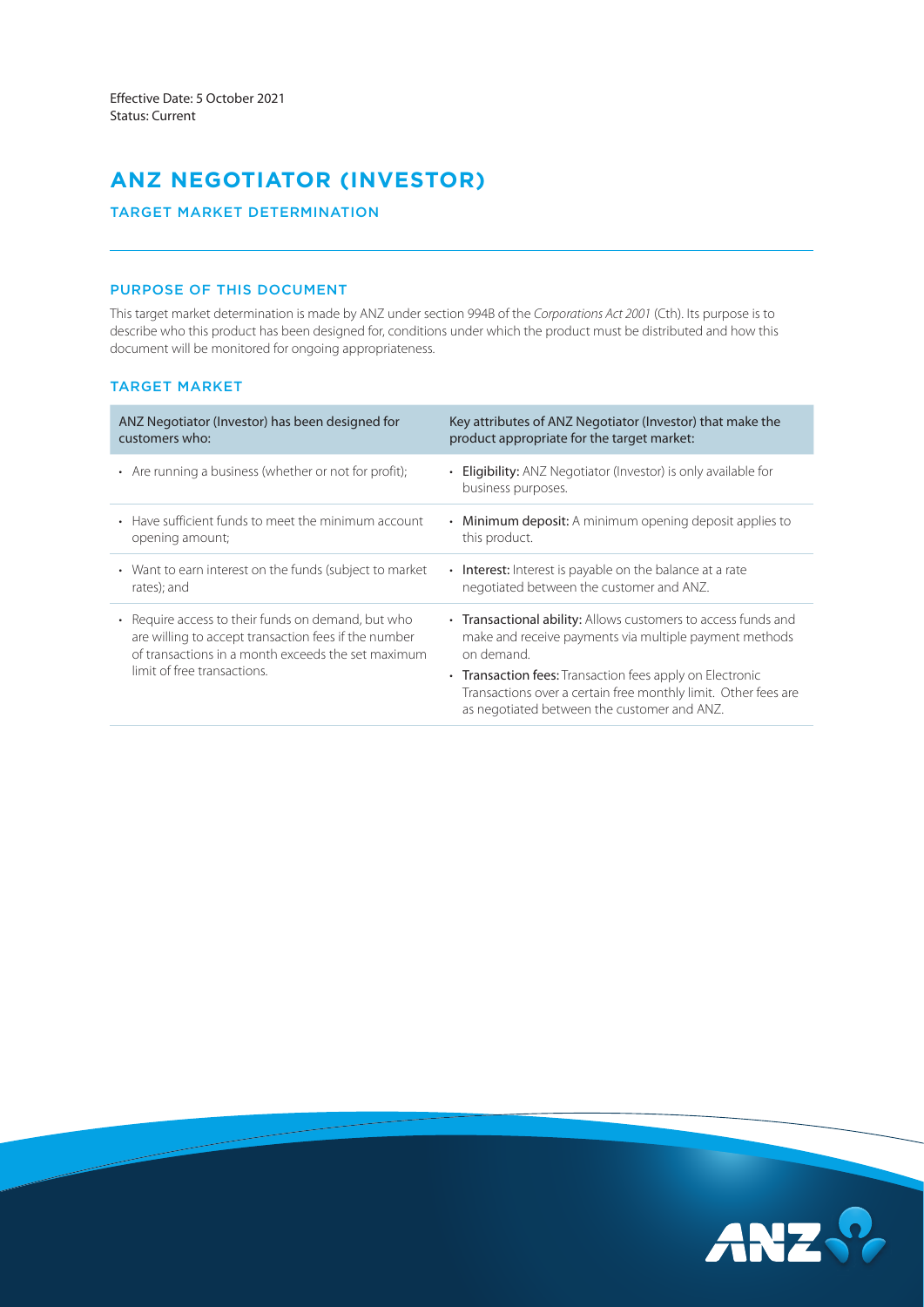# DISTRIBUTION CONDITIONS

ANZ applies the following conditions and restrictions to the distribution of ANZ Negotiator (Investor) so that the product is likely to be provided to customers in the target market.

|                             | Condition                                                                                                                                                                                                          | Why do we do this?                                                                                                                                                                                                                                                                                                                                                                                   |
|-----------------------------|--------------------------------------------------------------------------------------------------------------------------------------------------------------------------------------------------------------------|------------------------------------------------------------------------------------------------------------------------------------------------------------------------------------------------------------------------------------------------------------------------------------------------------------------------------------------------------------------------------------------------------|
| Channel                     | ANZ Negotiator (Investor) can only be provided to<br>customers through the following channels:<br>• ANZ Commercial; and<br>• ANZ Private.<br>ANZ Negotiator (Investor) cannot be distributed by third<br>parties.  | So that ANZ only considers providing<br>ANZ Negotiator (Investor) if the<br>customer's application is received<br>through channels that are subject to<br>appropriate conditions, controls and/or<br>monitoring by ANZ.                                                                                                                                                                              |
| Training &<br>Accreditation | ANZ Negotiator (Investor) can only be provided to<br>customers by ANZ directly or through the following<br>persons:<br>• Authorised ANZ staff who are accredited and trained.                                      | So that:<br>• checks are conducted on matters like<br>qualifications and past conduct for<br>ANZ staff involved in the distribution of<br>ANZ products; and<br>• ANZ staff responsible for providing<br>products understand the distribution<br>process they are required to comply<br>with when distributing ANZ products,<br>as well as the legislative framework<br>relevant to their activities. |
| <b>Process</b>              | ANZ Negotiator (Investor) can only be provided to<br>customers by following ANZ's customer application and<br>product selection process, including making relevant<br>enquiries into the customer's product needs. | So that enquiries are made to determine<br>whether the product meets the likely<br>needs, financial situation and objectives<br>of the customer.                                                                                                                                                                                                                                                     |